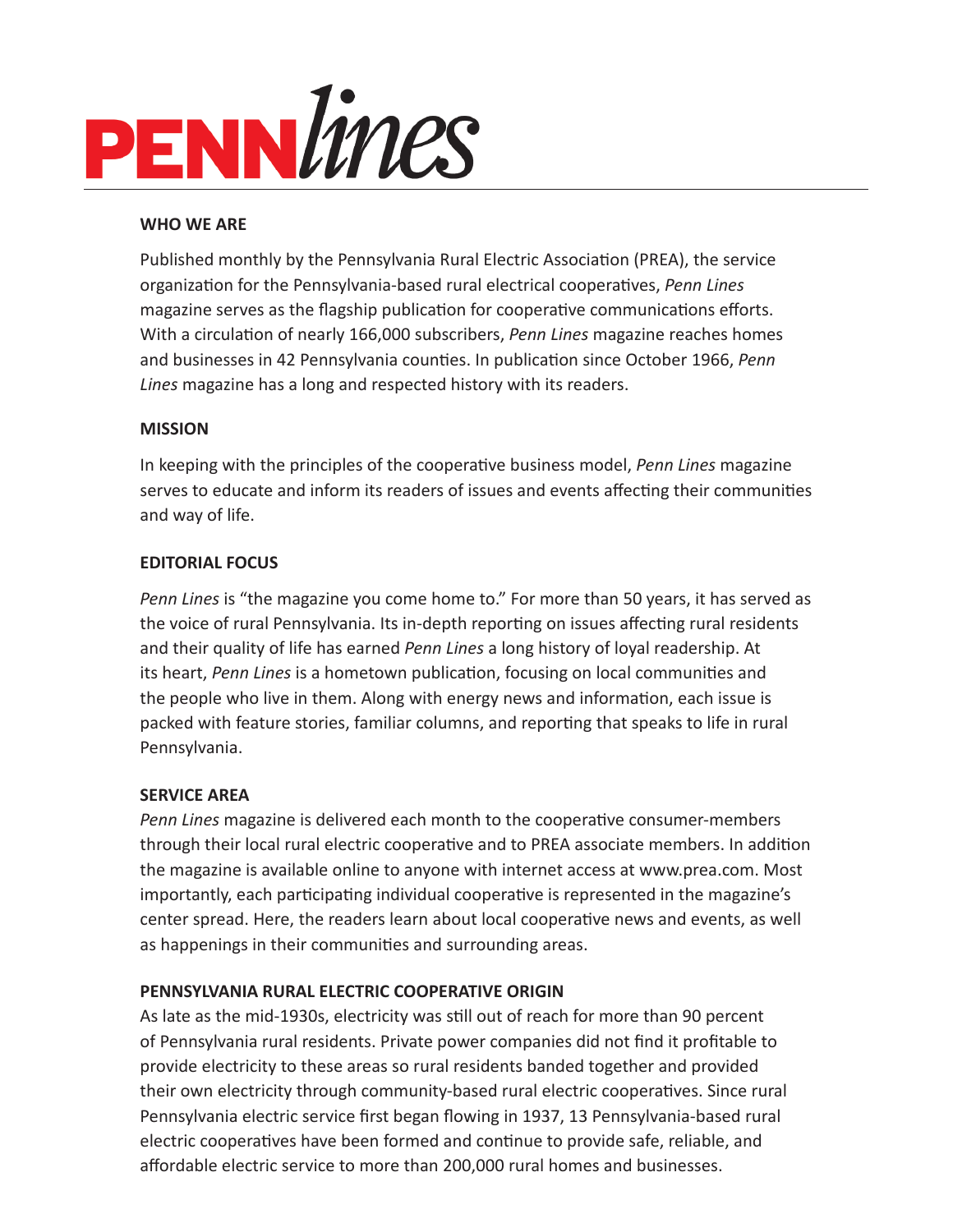



**PENN/ines** 





# **2022 EDITORIAL CALENDAR\***

### **JANUARY**

PREA 80th Anniversary *— PLUS —* Way Off the Beaten Path: The Extra-Miler Club

# **FEBRUARY**

Federal Infrastructure Measure and Its Impact on Rural Areas *— PLUS —* The Plight of Rural Hospitals

# **MARCH**

How Does Your (Prize-Winning) Garden Grow? *— PLUS —* Census Snapshot of Rural Pennsylvania

### **APRIL**

Charged Up About Electric Vehicles - **PLUS** - Tiny Treasures: Collectors and Their Fascination with Postcards

### **MAY**

Keeping Kids Safe on the Farm *— PLUS —* Work From Home: What Does it Look Like in Rural Pennsylvania?

### **JUNE**

Foodie Finds: Iconic Pennsylvania Foods and the Pennsylvania Snack Belt

### **JULY**

AgrAbility PA Program Offers Farmers a Helping Hand - PLUS - Volunteer Fire Companies Get Creative

# **AUGUST**

Summer Fun: Water and Splash Parks

# **SEPTEMBER**

Animal Rescue and Rehabilitation Organizations — **PLUS** — Making the Cut: Axe-Throwing Takes Over Bars and Restaurants

# **OCTOBER (National Cooperative Month)**

*Tech Trends* - an energy technology column

Weird Pennsylvania: The Creepy Side of the Keystone State - **PLUS** - Hunting Down Chronic Wasting Disease in Deer

# **NOVEMBER**

History of Log Buildings in Pennsylvania *— PLUS —* Unique Historical Markers

# **DECEMBER**

Over-the-Top Holiday Displays *— PLUS —* Ringing in the New Year Pennsylvania-Style

| Each issue contains these regular departments: | These departments are published on a rotating basis: |
|------------------------------------------------|------------------------------------------------------|
| Country Kitchen - a recipe column              | Power Plants - a gardening column                    |
| Energy Matters - an energy news column         | Rural Views - a rural living column                  |
| Punch Lines - a humor column                   |                                                      |
| Rural Reflections - a photo contest            |                                                      |
| Smart Circuits - a home energy column          |                                                      |

# *\*Subject to change*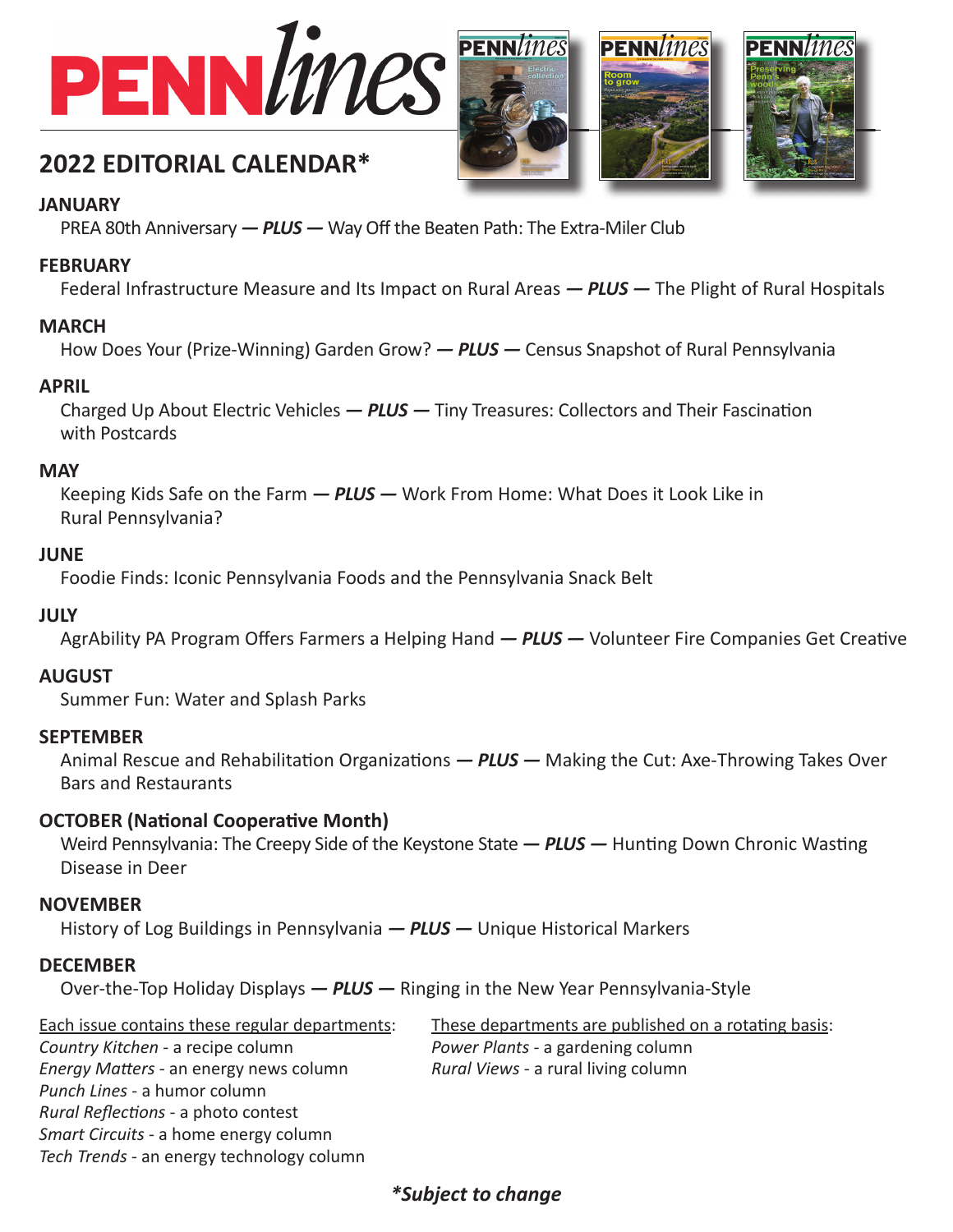

### **Gender**

### **Age**

| Median Age: 66 years |  |
|----------------------|--|

### **Household Annual Income (From All Sources)**

| <b>Annual Median Income: \$57,400</b> |  |
|---------------------------------------|--|

# **Employment**

# **Household**

| Approximate size of the property of primary residence: |  |
|--------------------------------------------------------|--|
|                                                        |  |
|                                                        |  |

# **Home Remodeling/Improvements**

| Completed any home remodeling/improvement projects |  |
|----------------------------------------------------|--|
|                                                    |  |
| Completed do-it-yourself (DIY) home remodeling/    |  |
| improvement projects in the last 12 months  83%    |  |

### **Internet Access/Use**

| Visited a social media site, photo- and/or video-sharing |  |
|----------------------------------------------------------|--|
|                                                          |  |

### **Type of Internet Connection**

| Broadband/high-speed internet access (not mobile) 78% |  |
|-------------------------------------------------------|--|
|                                                       |  |
| Mobile broadband for computer/tablet/cellphone 20%    |  |

# **Travel (Vacation/Personal Reasons)**

| Personally took a domestic trip of more than one    |  |
|-----------------------------------------------------|--|
|                                                     |  |
| Took one to three trips in the last 12 months 73%   |  |
| Took four to eight trips in the last 12 months  22% |  |
| Spent more than \$2,000 on domestic trips 37%       |  |

### **Gardening & Landscaping**

| Owns a lawn mower, lawn/garden tractor, tiller, or |  |
|----------------------------------------------------|--|
|                                                    |  |

### **Readership**

| Prefer to read magazines, including Penn Lines, |  |
|-------------------------------------------------|--|
|                                                 |  |
|                                                 |  |

### **Reader Action**

| Readers taking an action as a result of                    |  |  |  |  |
|------------------------------------------------------------|--|--|--|--|
|                                                            |  |  |  |  |
|                                                            |  |  |  |  |
| Readers who saved/shared articles/advertisements for       |  |  |  |  |
|                                                            |  |  |  |  |
| Readers who bought or ordered or recommended a             |  |  |  |  |
|                                                            |  |  |  |  |
| Readers who visited an advertiser's website as a result of |  |  |  |  |
|                                                            |  |  |  |  |

**Data based on January 2019 study conducted by GfK Mediamark Research & Intelligence, LLC**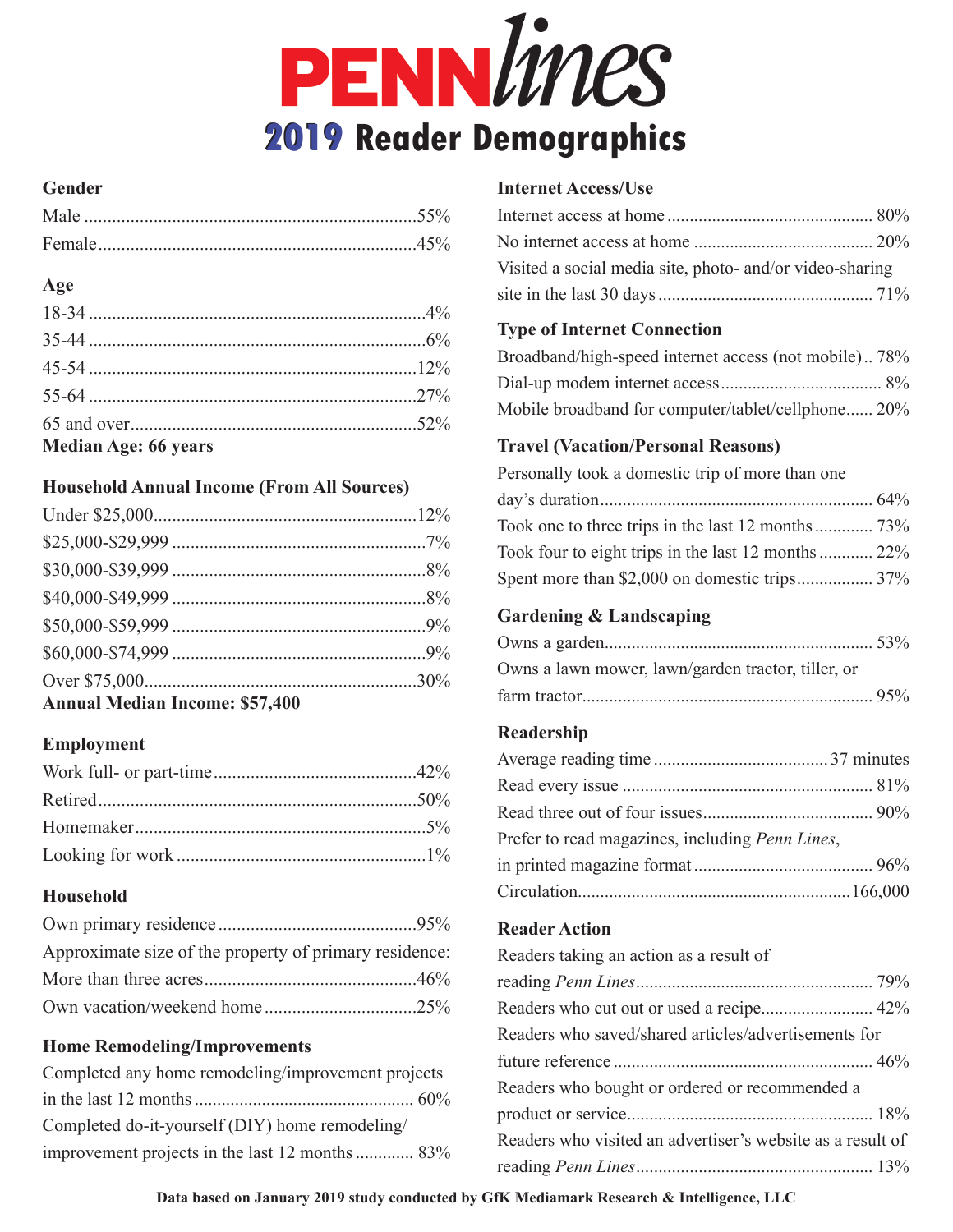# PENNLines

# **2022 ADVERTISING SPECIFICATIONS**

| <b>ISSUE</b><br><b>MONTH</b> | AD CLOSE/<br><b>AD MATERIALS DUE</b> | <b>AD SIZE/SHAPE</b>                | <b>SIZE</b><br>(WIDTH X HEIGHT)                |
|------------------------------|--------------------------------------|-------------------------------------|------------------------------------------------|
| January 2022                 | 11/16/2021                           | <b>FULL PAGE</b>                    |                                                |
| <b>February 2022</b>         | 12/16/2021                           | Live Area                           | $7''$ X $10''$                                 |
| <b>March 2022</b>            | 1/14/2022                            | lTrim                               | 8-1/4" X 10-7/8"                               |
| <b>April 2022</b>            | 2/15/2022                            | <b>FULL PAGE BLEED</b><br>Live Area | 7" X 10"                                       |
| <b>May 2022</b>              | 3/15/2022                            | Trim                                | 8-1/4" X 10-7/8"                               |
| <b>June 2022</b>             | 4/14/2022                            | <b>Bleed Size</b>                   | 8-1/2" X 11-1/8" (1/8" Bleed)                  |
| <b>July 2022</b>             | 5/16/2022                            | $2/3$ Page                          | $4 - 3/4''$ x 9-5/8"                           |
| August 2022                  | 6/15/2022                            | $1/2$ Horizontal                    | $7 - 1/4''$ x 4-7/8"                           |
| September 2022               | 7/15/2022                            | $ 1/2$ Vertical<br>$1/3$ Horizontal | $4-3/4'' \times 7-1/2''$<br>$4-3/4''$ x 4-7/8" |
| October 2022                 | 8/15/2022                            | $1/3$ Vertical                      | $2 - 1/4''$ X 9-7/8"                           |
| November 2022                | 9/15/2022                            | $1/6$ Horizontal                    | $4 - 3/4''$ x 2-3/8"                           |
| December 2022                | 10/14/2022                           | $1/6$ Vertical                      | $2 - 1/4''$ x 4-7/8"                           |
| January 2023                 | 11/15/2022                           | 3"                                  | $2 - 1/4'' \times 3''$                         |
| <b>February 2023</b>         | 12/15/2022                           | 2"<br>1 <sup>''</sup>               | $2 - 1/4''$ X 2"<br>$2 - 1/4''$ X 1"           |

# **ADVERTISING FILE REQUIREMENTS:**

Digital files submitted in PDFx-1a format preferred. Other Accepted File Formats: EPS or TIFF (with all fonts embedded or supplied). Advertisements requiring typesetting or other work will be charged for all required services. Publisher is not responsible for any errors in key numbers or other type set by the publisher. Please see *Penn Lines* Digital Specifications for additional information.

# **FOR MORE INFORMATION PLEASE CONTACT:**

Michelle M. Smith *Production Coordinator* michelle\_smith@prea.com 717-233-5704 . www.prea.com